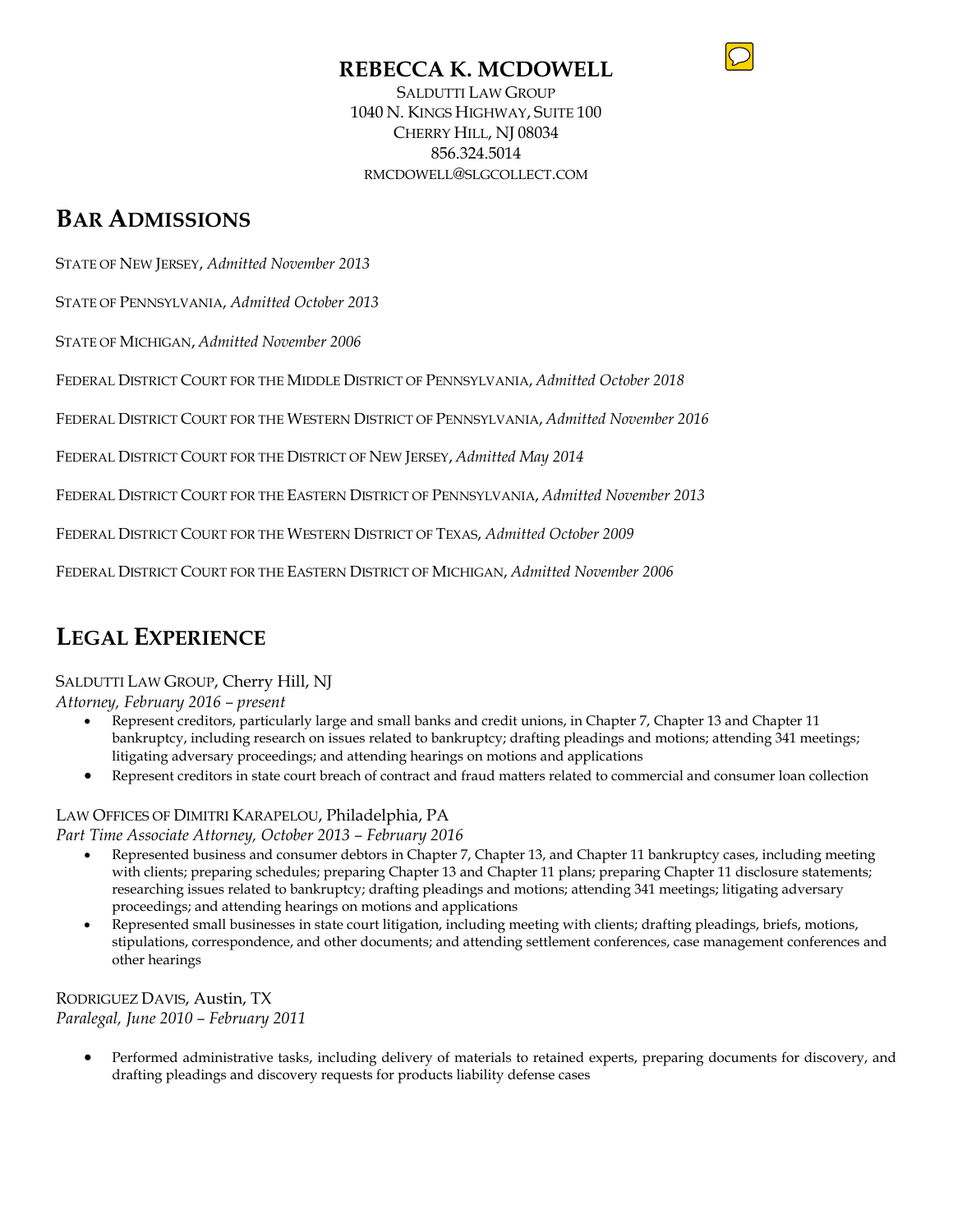### BOREN & CAREY, P.C., Dearborn, Michigan

*Associate Attorney, April 2008 – December 2009*

- Represented consumer debtors in Chapter 7 and Chapter 13 bankruptcies, including case preparation; meeting with clients; preparing schedules; preparing Chapter 13 plans; 341 Meeting of Creditors preparation and attendance; adversary proceedings; and all pre- and post-confirmation work, including but not limited to plan amendments, plan modifications, claims review and objections, and responses to objections and motions
- Drafted appellate brief submitted to the United States Court of Appeals for the Sixth Circuit

KILPATRICK & ASSOCIATES, P.C., Auburn Hills, Michigan *Associate Attorney, November 2006 – April 2008 Law Clerk, June 2006 – November 2006*

- Represented Chapter 7 Bankruptcy Trustees in the administration of the Estate, including document review; depositions; property demands; objections to exemptions; appraisal acquisition; employment of professionals; motions to sell; motions to compromise; avoidance actions, including adversary proceedings; and review of and objections to claims
- Represented retail corporation in collections actions nationwide
- Assisted partner in compiling research for seminar materials on bankruptcy issues

LAW OFFICE OF DEBORAH L. GORDON, Bloomfield Hills, Michigan *Law Clerk, August 2005 – May 2006*

• Responded to discovery and summarized deposition transcripts

BUCKFIRE & BUCKFIRE, P.C., Southfield, Michigan *Law Clerk, July 2004 - August 2005*

- Drafted research memos, briefs, motions, complaints, and witness lists for personal injury cases
- Summarized medical records, medical bills, and PIP files
- Drafted and responded to discovery, including interrogatories and requests for production of documents in personal injury cases
- Researched legal issues for cases including first party automobile insurance claims and lead poisoning claims

## **EDUCATION**

WAYNE STATE UNIVERSITY LAW SCHOOL, Detroit, Michigan *Juris Doctor, May 2006*

ALBION COLLEGE, Albion, Michigan *Bachelor of Arts, English Literature, May 1999*

### **MEMBERSHIPS & COMMITTEES**

BURLINGTON COUNTY BAR ASSOCIATION *DEBTOR/CREDITOR/BANKRUPTCY COMMITTEE FEDERAL PRACTICE COMMITTEE*

CAMDEN COUNTY BAR ASSOCIATION

NEW JERSEY STATE BAR ASSOCIATION – BANKRUPTCY SECTION *EXECUTIVE BOARD – SECRETARY-ELECT*

LAWYERS ADVISORY COMMITTEE – DISTRICT OF NEW JERSEY BANKRUPTCY COURT *SEPTEMBER 2021 - PRESENT*